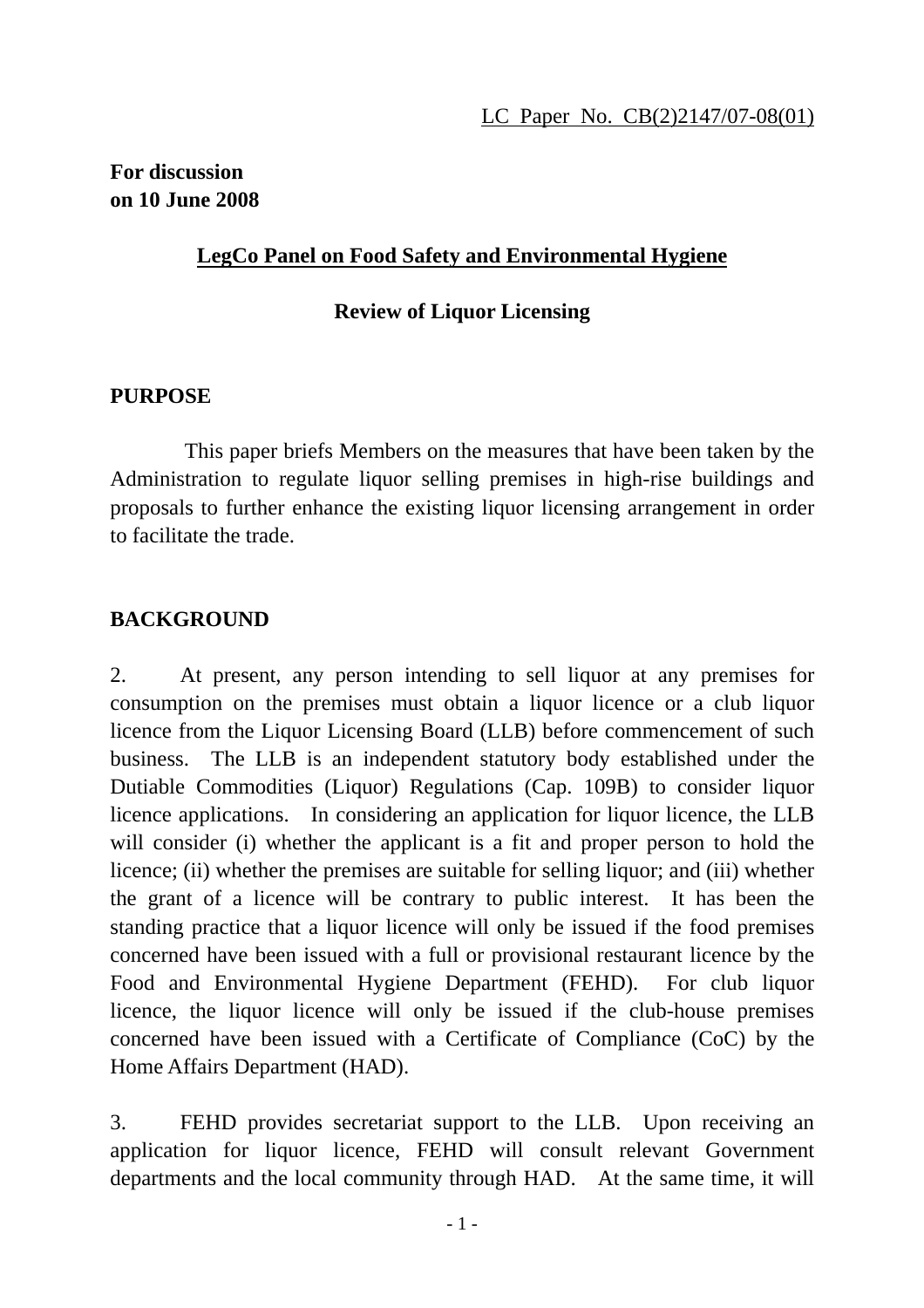request the applicant to place a newspaper advertisement to inform members of the public. An application will be approved if LLB is satisfied of the considerations mentioned in paragraph 2 above, and if no objection or adverse comment is received. If objections or adverse comments are received, the LLB will consider the application in an open hearing or a closed-door meeting in accordance with established procedures. The applicant and the objectors will be invited to make representations to the LLB in person in an open hearing. In the event that the objectors do not wish to disclose their identities or they decline to attend the open hearing, the case will be considered in a closed-door meeting. In considering liquor licence applications, the LLB adopts a fair and impartial approach and will duly consider the views of local residents and the enforcement authorities.

4. As at 30 April 2008, there were 4 846 liquor licence and 460 club liquor licence.

# **UPSTAIRS BARS**

5. In recent years, changes in business model have led to an increase in the number of upstairs bars<sup>1</sup>. There are over 340 liquor licensed premises of this kind in the territory, over half of which are located in Wan Chai. Some District Councils and local residents have raised concerns about the problems that may be caused by an increasing number of upstairs bars, including overcrowding, fire hazard, environmental hygiene problems, noise, as well as law and order problems.

6. The Administration has taken the following measures to address these concerns.

# *Overcrowding*

7. As mentioned in paragraph 2 above, the pre-requisite for a liquor licence is a full or provisional restaurant licence issued by FEHD or a CoC issued by HAD. In assessing an application for a restaurant licence, the Buildings Department (BD) will advise FEHD on the adequacy of the provision of means

 $\overline{a}$ 1 For the purpose of this paper, 'upstairs bars' refer to those licensed premises located in those high-rise buildings which are originally built as office blocks and are mainly used for the sale and consumption of liquor on the premises.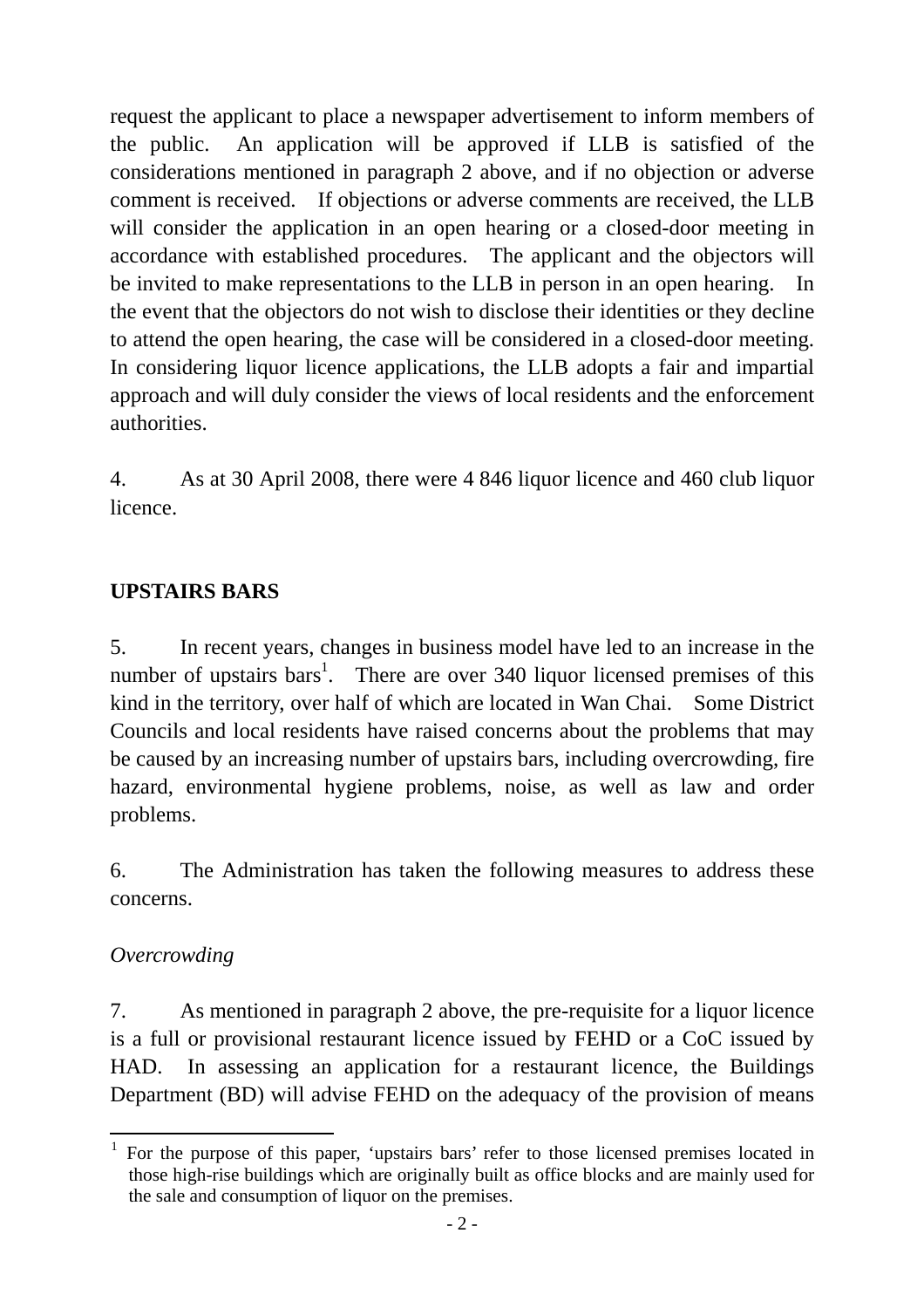of escape, fire resisting construction and structural safety of the premises. BD will assess the adequacy of the provision of means of escape according to the design population / capacity of the premises, i.e. the number of persons normally expected in the premises, and such design population / capacity is calculated in accordance with the guidelines in the "Code of Practice for the Provision of Means of Escape in case of Fire 1996" (MOE Code). As for premises with a CoC, the maximum capacity in a club-house is assessed by HAD having taken into account the MOE Code and other relevant factors. In response to the recommendation of the Police, the LLB may, upon seeking advice from BD on the maximum capacity of the premises, impose a capacity limit on the premises as a licensing condition, if the LLB thinks fit.

8. The Police, as the enforcement agency of the Dutiable Commodities (Liquor) Regulations, will conduct licence checks on all liquor-licensed premises. The Police may prosecute the licensee if the maximum capacity limit of the premises imposed by LLB is exceeded.

### *Fire safety*

9. The Fire Services Department (FSD) or HAD will conduct fire risk assessment, when processing an application for restaurant licence or CoC. As stated in paragraph 7 above, to ensure buildings have adequate means of escape, BD will assess the adequacy of means of escape of a building with reference to the design population / capacity in accordance with the MOE Code. FSD and HAD will take legal action against any violation of relevant Ordinances / Regulations.

10. Since January 2008, FSD has conducted 361 inspections to liquor licensed premises in 39 buildings where there are quite a large number of upstairs bars, and served 85 Fire Hazard Abatement Notices on their operators. FSD has also drawn up a contingency plan to cope with emergency incidents at premises with multiple upstairs bars.

# *Other Nuisances*

11. The Police is usually the first agency to handle reports of noise nuisance. It deals with noise nuisance emanated from public areas and refers those emanated from liquor-selling premises to the Environmental Protection Department for investigation. As for environmental hygiene nuisance, FEHD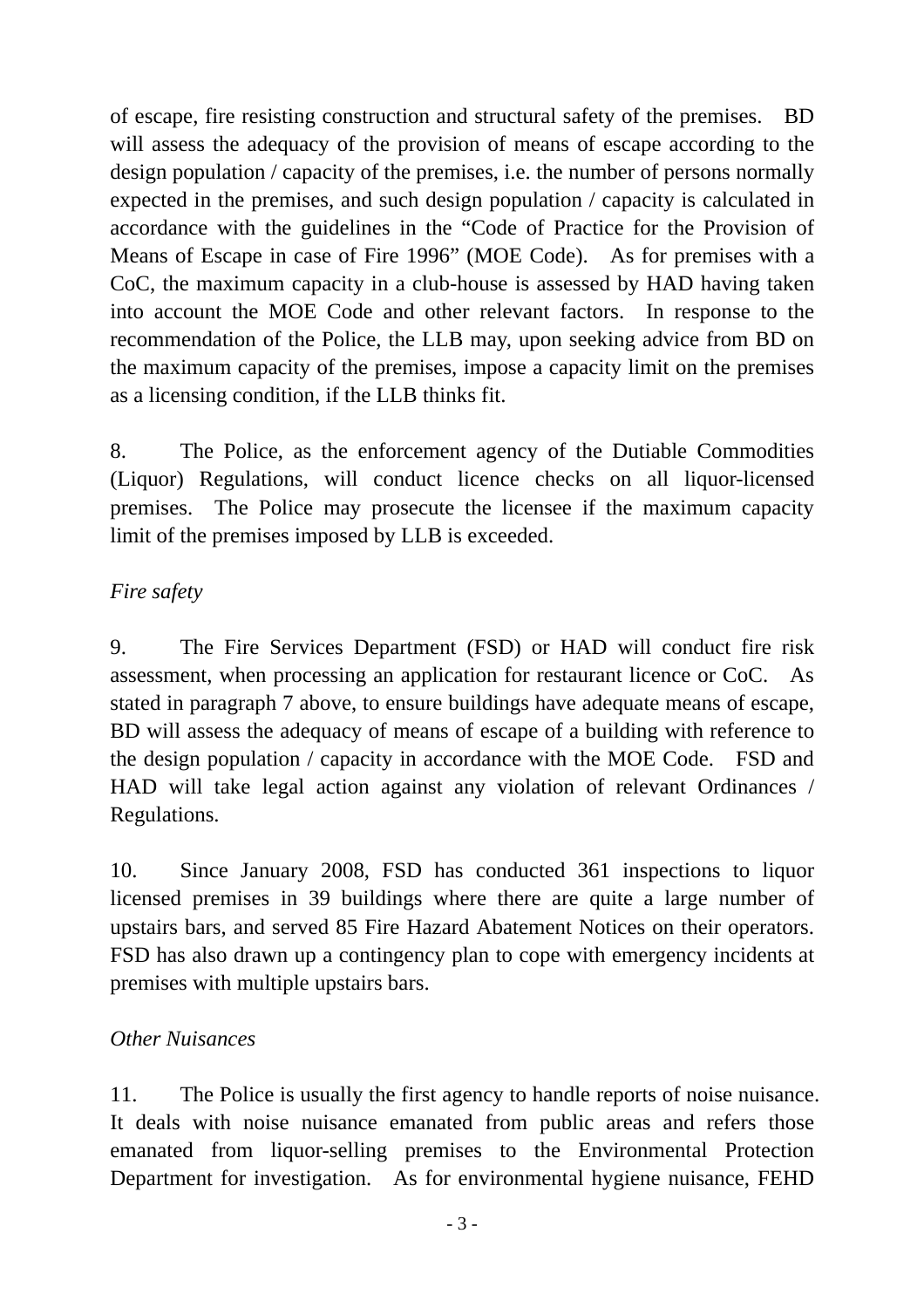acting on complaint visits common parts of buildings and takes action against the source of nuisance.

### *Proposals to further control upstairs bars*

12. In view of the concerns of some District Councils and local residents, the Administration is considering whether, in addition to the measures mentioned in paragraphs 7 to 11 above, there should be further control on the number of upstairs bars that may be housed in a building and their capacity. Such measures may include imposing a more stringent limit on the number and capacity of liquor selling premises that may be housed in a building by making reference to the size and scale of such premises as well as the building. This administrative limit will be a guideline for LLB's consideration.

13. Any proposal to further control upstairs bars will need to balance the interests of the local community and the legitimate business of the trade. We will consult the trade, District Councils, and other stakeholders carefully and extensively on our preliminary proposals.

# **TRADE FACILITATION**

14. In 2006, the Efficiency Unit (EU) completed a Review of Liquor Licence, and made a total of 16 recommendations (at **Annex**) on the principle, process and communications aspects of the liquor licensing regime. All of the short to medium term recommendations have been implemented.

15. The review has also suggested that the Government should review the following aspects of the current legislation –

- (a) review of the appropriate party for holding a liquor licence, including allowing multiple authorized persons to supervise the premises; and
- (b) review of other legislative details including the duration of the licence and the need for a newspaper advertisement to inform members of the public on the licence application.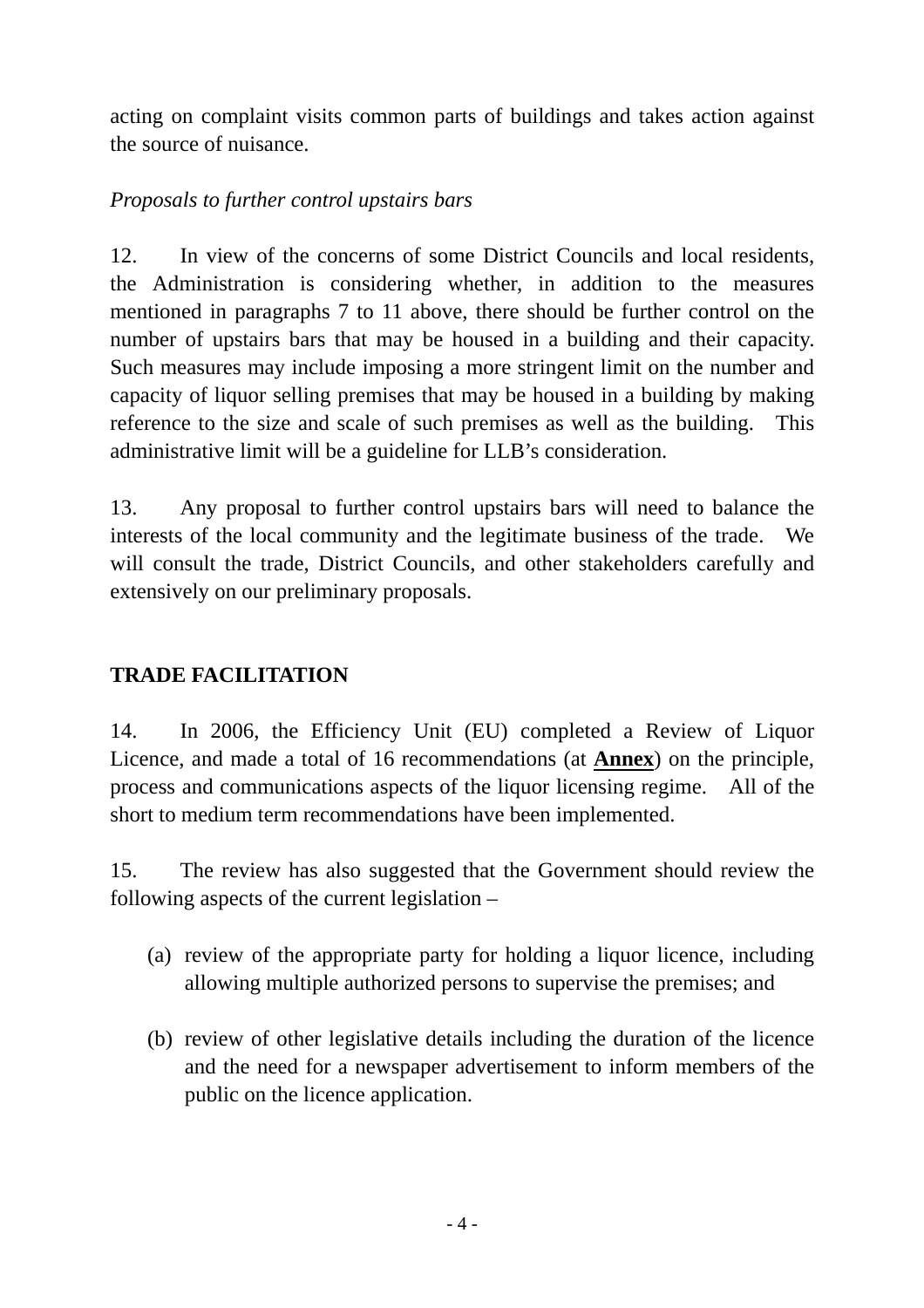### *Appropriate party for holding a liquor licence*

16. At present, liquor licences are only issued to natural persons. The trade is concerned that the grant of a liquor licence to a natural person may pose a threat to the continuity of their business. Since according to the licensing conditions, the licensee has to supervise the premises personally, the licensee may be an employee of the business. If there is a change in the employee, the operator will have to go through the licensing procedures for transfer of licence which takes time. The report recommended that the Government should consider amending the legislation to allow a company to hold a liquor licence, and if that is not feasible, to allow multiple natural persons to hold the liquor licence.

17. We note that the Karaoke Establishment Ordinance (Cap. 573) requires that, the person making an application for a permit or licence is a person who is, among other things, a fit and proper person to operate the karaoke establishment. Cap. 573 also provides that where a body corporate or a partnership wishes to obtain a permit or a licence, a person authorized by the body corporate or the partnership shall apply as the representative of the body corporate or the partnership and, if a permit or a licence is granted or issued by the licensing authority, it shall be expressed to be granted or issued to that person on behalf of the body corporate or the partnership. Under Cap. 573, a body corporate or partnership may make an application to the licensing authority to substitute another person for the person whose name appears on the permit or the licence as the representative of the body corporate or the partnership.

18. Cap. 573 may serve as a reference in exploring modifications to Cap. 109B so that where a body corporate or a partnership wishes to obtain a liquor licence, a person authorized by the body corporate or the partnership in that behalf shall apply as the representative. We must, however, ensure that the legal responsibility of the licensee and law and order will not be affected and the integrity of the licensing regime will not be compromised.

# *Duration of licence and need for newspaper advertisement*

19. EU has recommended that the duration of a liquor licence could be lengthened to more than one year so as to reduce the administrative burden to the trade in applying for renewal of liquor licence every year. Also, EU has recommended that the current requirement that advertisement should be made at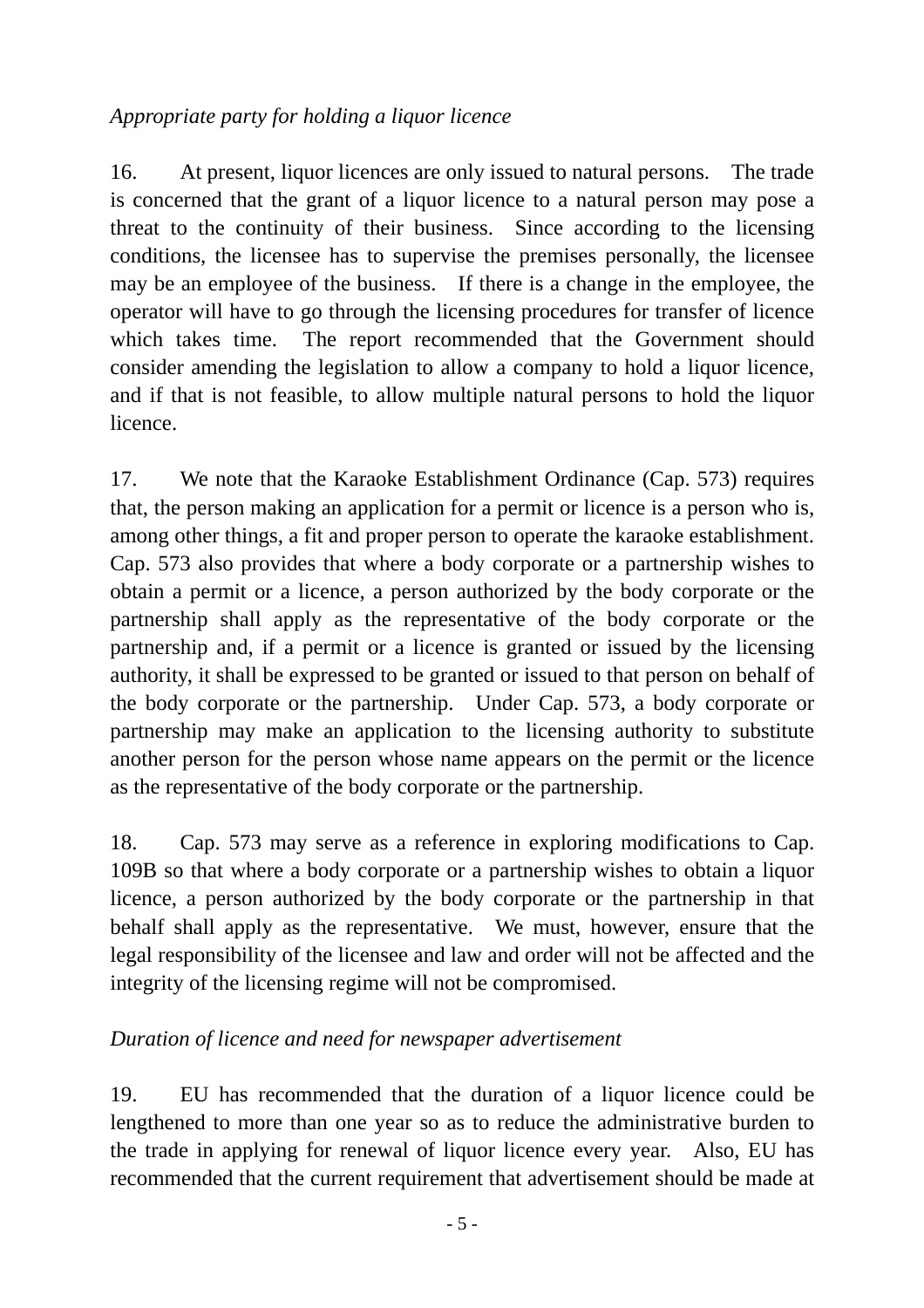least two weeks before LLB considers an application be dispensed with.

20. We agree that there may be scope to further streamline administrative arrangements. As regards the licence duration, legislative amendments to Cap. 109B could be considered to enable LLB to grant, at its discretion, a liquor licence with a duration not longer than two years. A review mechanism may be introduced so that the LLB may monitor the performance of the liquor licensed premises and impose additional licensing conditions to the liquor licence where appropriate. We also propose to remove the requirement for newspaper advertisement, as there are already other more effective channels of communication through which the public may learn about the possible establishment of new liquor licensed premises.

### **NEXT STEPS**

21. Subject to any views that Members may have on the above proposal, we will consult the various stakeholders.

### **ADVICE SOUGHT**

22. Members are invited to comment on the proposal set out above.

**Food and Health Bureau Food and Environmental Hygiene Department June 2008**